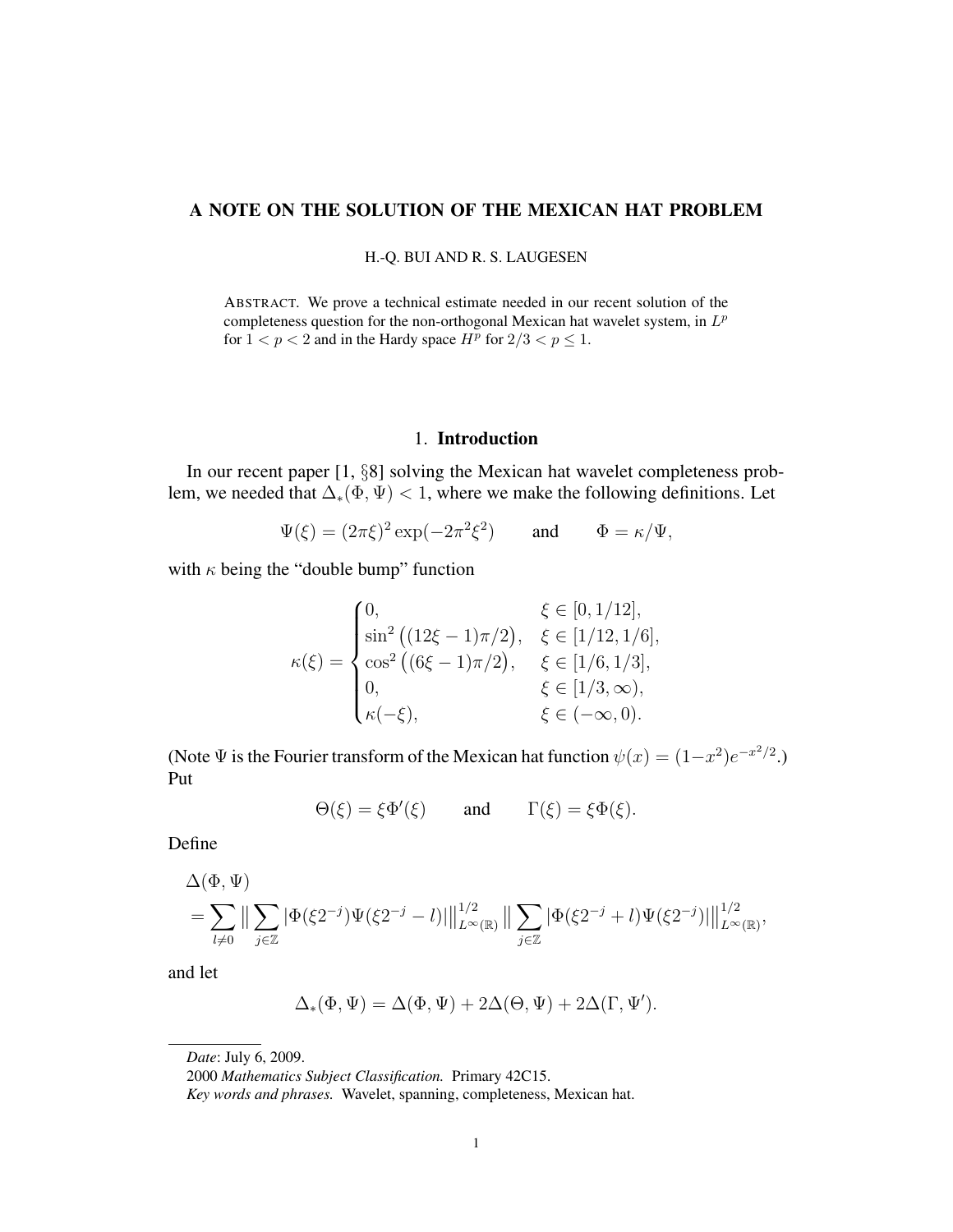2. Proof that  $\Delta_*(\Phi, \Psi) < 1$ 

We will prove  $\Delta_*(\Phi, \Psi) < 0.52$ . If rigor is not required then the better numerical estimate  $\Delta_*(\Phi, \Psi) < 0.03$  can be used. The purpose of this note is simply to demonstrate that a rigorous estimate can be obtained.

First we simplify the expression for  $\Delta$ .

Lemma 1. *Assume* A *and* B *are measurable functions on* R*. Suppose* A *is supported in* [−1/3, −1/12]∪[1/12, 1/3]*, that* |A| *and* |B| *are even functions, and that*  $|B(\xi)|$  *is decreasing for*  $\xi \geq 2/3$ *. Then* 

$$
\Delta(A,B) \le 2\sqrt{2}||A(\xi)B(1-\xi)||_{L^{\infty}[1/12,1/3]} + 2\sqrt{2}||A||_{L^{\infty}[1/12,1/3]} \sum_{l=2}^{\infty} |B(l-1/3)|.
$$

*Proof.* We start by noting

$$
|B(l+\xi)| \le |B(l-\xi)| \qquad \text{whenever } \xi \in [1/12, 1/3], \quad l \in \mathbb{N}, \tag{1}
$$

because  $l + \xi > l - \xi \ge 1 - 1/3 = 2/3$  and |B| is decreasing on  $[2/3, \infty)$ . Now consider  $l \neq 0$ . The support hypothesis on A implies that

$$
\|\sum_{j\in\mathbb{Z}}|A(\xi 2^{-j})B(\xi 2^{-j}-l)|\|_{L^{\infty}(\mathbb{R})}
$$
  
\n
$$
=\||A(\xi)B(\xi-l)|+|A(\xi/2)B(\xi/2-l)|\|_{L^{\infty}([-1/3,-1/6]\cup[1/6,1/3])}
$$
  
\n
$$
\leq 2\|A(\xi)B(\xi-l)\|_{L^{\infty}([-1/3,-1/12]\cup[1/12,1/3])}
$$
  
\n
$$
\leq 2\max_{\pm}\|A(\xi)B(|l|\pm\xi)\|_{L^{\infty}[1/12,1/3]}
$$
 by evenness of |A| and |B|  
\n
$$
= 2\|A(\xi)B(|l|-\xi)\|_{L^{\infty}[1/12,1/3]}
$$
 (2)

by (1).

Next we claim the sets  $\{(\text{supp}(A) - l)2^{j}\}_{j \in \mathbb{Z}}$  are disjoint. When  $l < 0$ ,

$$
supp(A) - l \subset [ |l| - \frac{1}{3}, |l| + \frac{1}{3}],
$$

and the left endpoint of this last interval dilates under multiplication by 2 to the right of the right endpoint, because  $2(|l| - 1/3) \ge |l| + 1/3$ ; argue similarly for disjointness when  $l > 0$ .

The disjointness ensures that

$$
\|\sum_{j\in\mathbb{Z}}|A(\xi 2^{-j}+l)B(\xi 2^{-j})|\|_{L^{\infty}(\mathbb{R})} = \|A(\xi+l)B(\xi)\|_{L^{\infty}(\text{supp}(A)-l)}
$$

$$
= \|A(\xi)B(\xi-l)\|_{L^{\infty}(\text{supp}(A))}
$$

$$
= \|A(\xi)B(|l|-\xi)\|_{L^{\infty}[1/12,1/3]} \qquad (3)
$$

by evenness of |A| and |B| and estimate (1).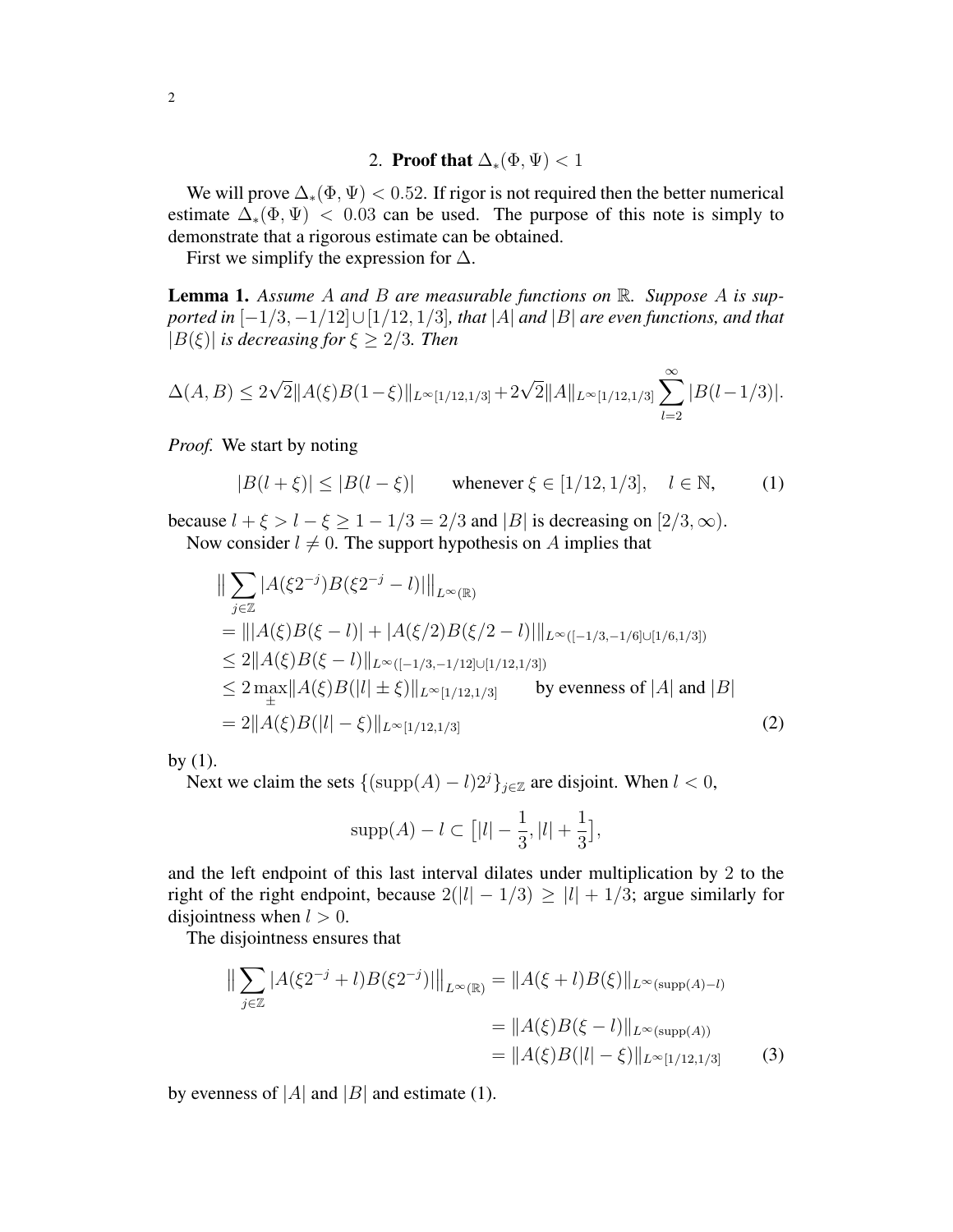By putting the estimates (2) and (3) into the definition of  $\Delta(A, B)$ , we conclude that

$$
\Delta(A, B) \le 2\sqrt{2} \sum_{l=1}^{\infty} ||A(\xi)B(l-\xi)||_{L^{\infty}[1/12,1/3]}.
$$

The lemma now follows by splitting off the term with  $l = 1$  and using that  $|B|$  is decreasing on [2/3,  $\infty$ ).

Next we state some calculus facts about the function  $\Psi(\xi) = (2\pi\xi)^2 \exp(-2\pi^2\xi^2)$ .

**Lemma 2.**  $|\Psi|$  and  $|\Psi'|$  are decreasing for  $\xi \in [2/3, \infty)$ . (Hence  $\Psi$  and  $\Psi'$  satisfy *the hypotheses on "*B*" in Lemma 1.)*

**Lemma 3.** Let  $m, n \in \{0, 1, 2, 3\}$ . Then  $\xi^{-m}(1-\xi)^n e^{4\pi^2\xi}$  is increasing for  $\xi \in$ [1/12, 1/3]*.*

Now we estimate the three terms in  $\Delta_*(\Phi, \Psi)$ .

*Estimation of*  $\Delta(\Phi, \Psi)$ *.* We have  $|\kappa| \leq 1$  and

$$
\Phi(\xi) = \frac{\kappa(\xi)}{\Psi(\xi)} = \kappa(\xi)(2\pi\xi)^{-2}e^{2\pi^2\xi^2},
$$
  

$$
\Psi(1-\xi) = (2\pi)^2e^{-2\pi^2}(1-\xi)^2e^{4\pi^2\xi}e^{-2\pi^2\xi^2},
$$
 (4)

so that (by using Lemma 3 and evaluating at  $\xi = 1/3$ )

$$
|\Phi(\xi)\Psi(1-\xi)| < 0.006, \qquad \xi \in [1/12, 1/3]. \tag{5}
$$

Further, for  $l \geq 2$  we have

$$
|\Psi(l - 1/3)| < (2\pi)^2 l^2 e^{-2\pi^2 (l/2)^2} \le (2\pi)^2 2^2 e^{l-2} e^{-\pi^2 l},
$$

so that by a geometric series,

$$
\sum_{l=2}^{\infty} |\Psi(l-1/3)| < (2\pi)^2 4e^{-2\pi^2} / (1 - e^{1 - \pi^2}).\tag{6}
$$

Combining (6) with the fact that

$$
|\Phi(\xi)| < 200(2\pi)^{-2}, \qquad \xi \in [1/12, 1/3],
$$

gives that

$$
\|\Phi\|_{L^{\infty}[1/12,1/3]} \sum_{l=2}^{\infty} |\Psi(l-1/3)| < 0.000003.
$$

Substituting this last estimate and (5) into Lemma 1 shows that

$$
\Delta(\Phi, \Psi) < 0.02. \tag{7}
$$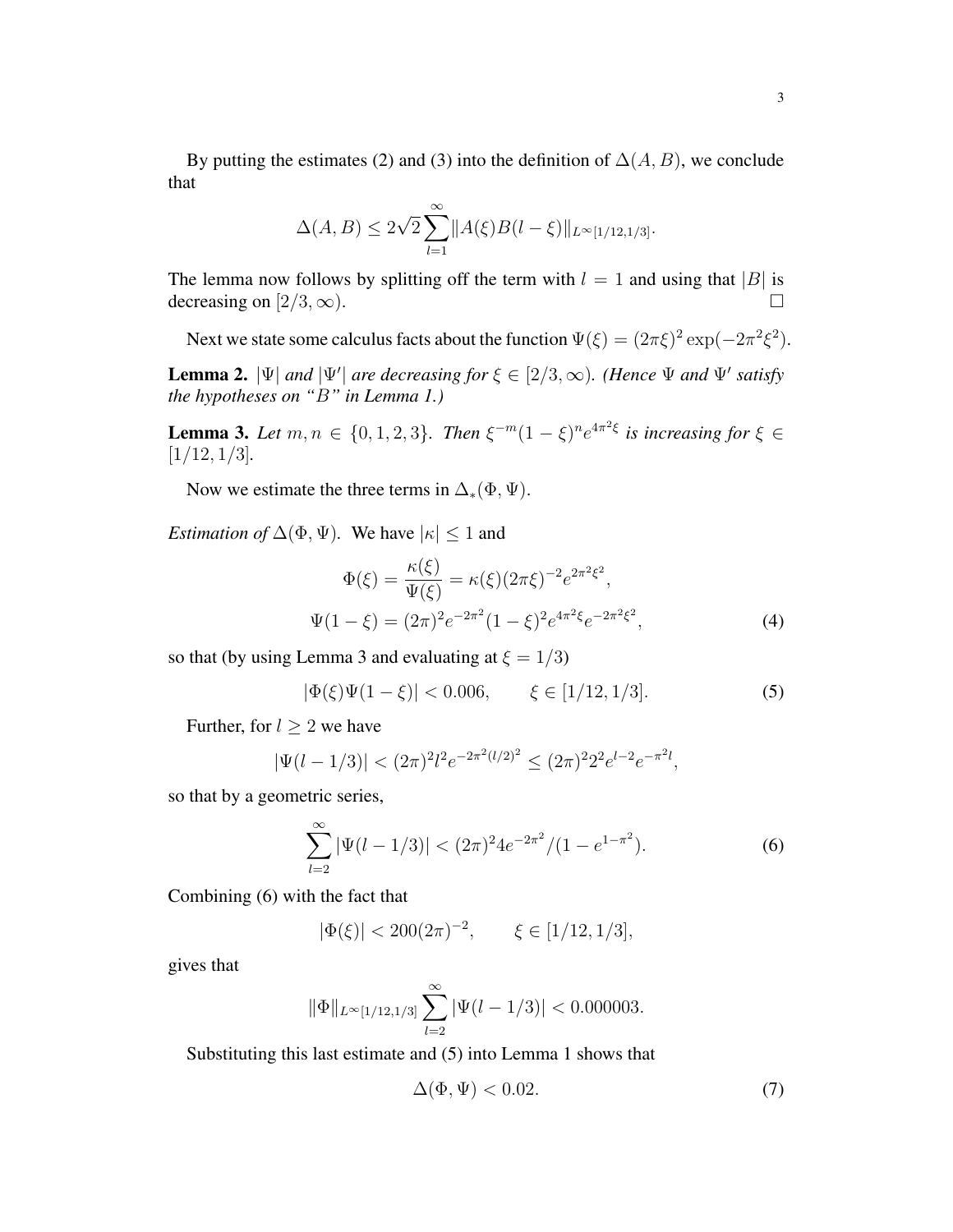*Estimation of*  $\Delta(\Theta, \Psi)$ *.* By definition of  $\Phi = \kappa/\Psi$ *, we have* 

$$
|\Theta(\xi)| = |\xi \Phi'(\xi)|
$$
  
\n
$$
\leq (2\pi)^{-2} e^{2\pi^2 \xi^2} \begin{cases} 6\pi \xi^{-1} + 2\xi^{-2} & \text{when } \xi \in [1/12, 1/6] \\ 3\pi \xi^{-1} + (4\pi^2 (1/3)^2 - 2)\xi^{-2} & \text{when } \xi \in [1/6, 1/3] \end{cases}
$$
(8)

 $< (2\pi)^{-2} \cdot 600.$ 

Multiplying this last estimate by (6) shows

$$
\|\Theta\|_{L^{\infty}[1/12,1/3]} \sum_{l=2}^{\infty} |\Psi(l-1/3)| < 0.000007.
$$
 (9)

Using (4), (8) and Lemma 3 gives that

 $|\Theta(\xi)\Psi(1-\xi)| < 0.031, \qquad \xi \in [1/12, 1/3].$  (10)

Substituting (9) and (10) into Lemma 1 shows that

$$
\Delta(\Theta, \Psi) < 0.09. \tag{11}
$$

*Estimation of*  $\Delta(\Gamma, \Psi')$ . Recall the definition

$$
\Gamma(\xi) = \xi \Phi(\xi) = \kappa(\xi)(2\pi)^{-2} \xi^{-1} e^{2\pi^2 \xi^2}.
$$

From

$$
\Psi'(\xi) = 2(2\pi)^2(\xi - 2\pi^2\xi^3)e^{-2\pi^2\xi^2}
$$

we find for  $\xi < 1$  that

$$
|\Psi'(1-\xi)| \le 2(2\pi)^2 e^{-2\pi^2} \big( (1-\xi) + 2\pi^2 (1-\xi)^3 \big) e^{4\pi^2 \xi} e^{-2\pi^2 \xi^2}.
$$

Hence (by Lemma 3 and evaluating at  $\xi = 1/3$ )

$$
|\Gamma(\xi)\Psi'(1-\xi)| < 0.055, \qquad \xi \in [1/12, 1/3]. \tag{12}
$$

Next,

$$
|\Psi'(\xi)| \le (2\pi)^4 \xi^3 e^{-2\pi^2 \xi^2}, \qquad \xi \ge 1.
$$

Hence for  $l \geq 2$ ,

$$
|\Psi'(l - 1/3)| \le (2\pi)^4 l^3 e^{-2\pi^2 (l/2)^2} \le (2\pi)^4 3^3 e^{l-3} e^{-\pi^2 l},
$$

so that by a geometric series,

$$
\sum_{l=2}^{\infty} |\Psi'(l-1/3)| \leq 27(2\pi)^4 e^{-1-2\pi^2} / (1 - e^{1-\pi^2}).
$$

Combining this last estimate with the fact that

$$
|\Gamma(\xi)| < 30(2\pi)^{-2}, \qquad \xi \in [1/12, 1/3],
$$

gives that

$$
\|\Gamma\|_{L^{\infty}[1/12,1/3]} \sum_{l=2}^{\infty} |\Psi'(l-1/3)| < 0.00004.
$$
 (13)